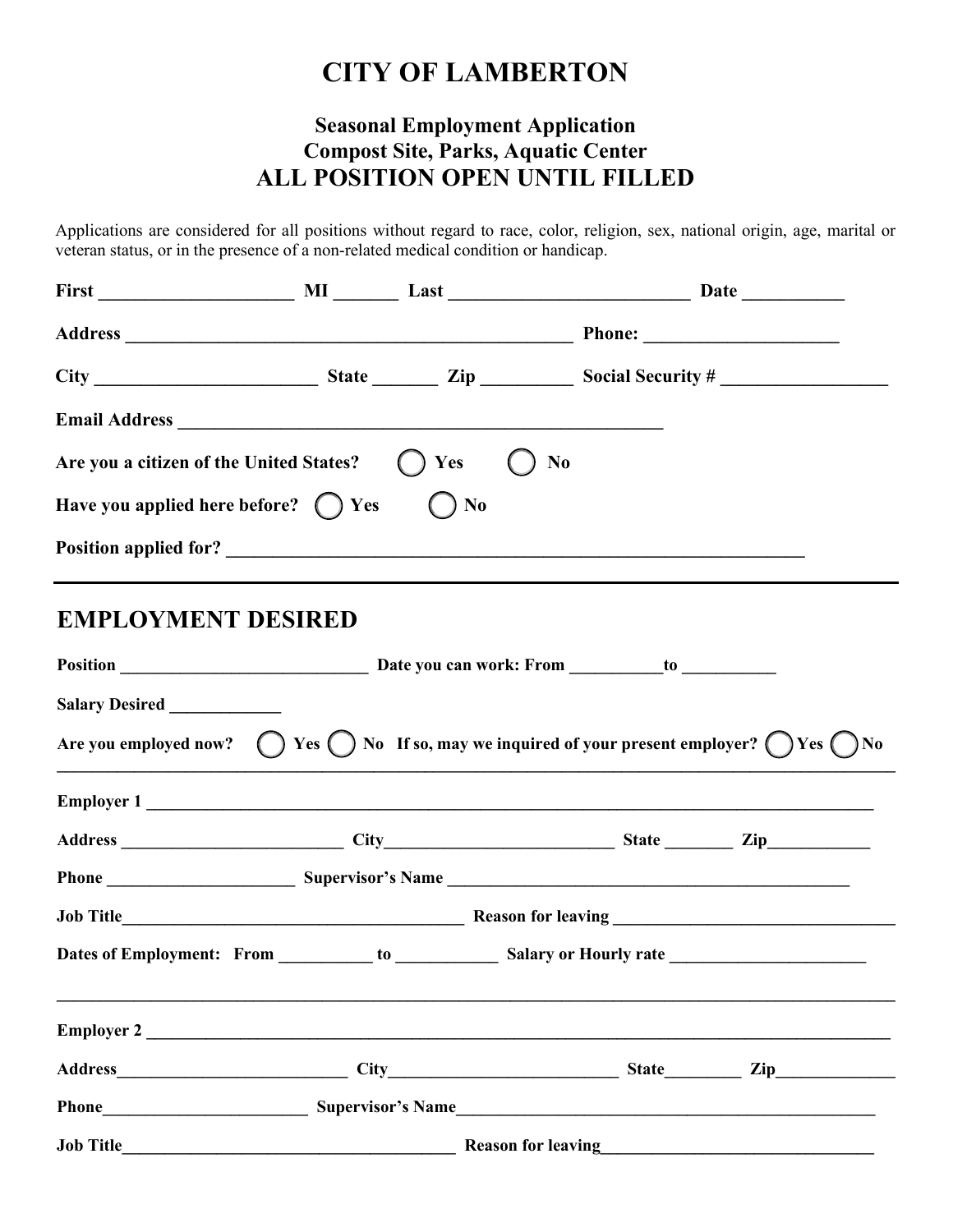| <b>EDUCATION</b>                                                                                                                                                                                                                |                               |                                                                                                                                                                                                                                                                                                                                                                                                                                                                          |
|---------------------------------------------------------------------------------------------------------------------------------------------------------------------------------------------------------------------------------|-------------------------------|--------------------------------------------------------------------------------------------------------------------------------------------------------------------------------------------------------------------------------------------------------------------------------------------------------------------------------------------------------------------------------------------------------------------------------------------------------------------------|
| <b>Schools/College Attended:</b>                                                                                                                                                                                                | # Years Year Graduated Degree |                                                                                                                                                                                                                                                                                                                                                                                                                                                                          |
|                                                                                                                                                                                                                                 |                               |                                                                                                                                                                                                                                                                                                                                                                                                                                                                          |
| <u> 1980 - Jan Barnett, fransk politik (d. 1980)</u><br><b>Aquatic Certification</b>                                                                                                                                            |                               |                                                                                                                                                                                                                                                                                                                                                                                                                                                                          |
|                                                                                                                                                                                                                                 |                               |                                                                                                                                                                                                                                                                                                                                                                                                                                                                          |
|                                                                                                                                                                                                                                 |                               |                                                                                                                                                                                                                                                                                                                                                                                                                                                                          |
|                                                                                                                                                                                                                                 |                               |                                                                                                                                                                                                                                                                                                                                                                                                                                                                          |
|                                                                                                                                                                                                                                 |                               |                                                                                                                                                                                                                                                                                                                                                                                                                                                                          |
|                                                                                                                                                                                                                                 |                               | ,我们也不能在这里的时候,我们也不能在这里的时候,我们也不能在这里的时候,我们也不能会在这里的时候,我们也不能会在这里的时候,我们也不能会在这里的时候,我们也不能                                                                                                                                                                                                                                                                                                                                                                                        |
| <b>REFERENCES</b>                                                                                                                                                                                                               |                               |                                                                                                                                                                                                                                                                                                                                                                                                                                                                          |
|                                                                                                                                                                                                                                 |                               |                                                                                                                                                                                                                                                                                                                                                                                                                                                                          |
|                                                                                                                                                                                                                                 |                               |                                                                                                                                                                                                                                                                                                                                                                                                                                                                          |
|                                                                                                                                                                                                                                 |                               |                                                                                                                                                                                                                                                                                                                                                                                                                                                                          |
| Describe any special qualifications for this job:<br>experience and the special contract of the special contract of the special contract of the special contract of the special contract of the special contract of the special |                               |                                                                                                                                                                                                                                                                                                                                                                                                                                                                          |
|                                                                                                                                                                                                                                 |                               |                                                                                                                                                                                                                                                                                                                                                                                                                                                                          |
|                                                                                                                                                                                                                                 |                               | Driver's License# _______________________State ________Expiration Date ___________ CDL License ___________ Yes _____No                                                                                                                                                                                                                                                                                                                                                   |
| Are you a veteran of the U.S. Military service: $\bigcap$ Yes $\bigcap$ No                                                                                                                                                      |                               |                                                                                                                                                                                                                                                                                                                                                                                                                                                                          |
| termination.                                                                                                                                                                                                                    |                               | I CERTIFY that answers given herein are true and complete to the best of my knowledge. I authorize investigations<br>of all statements contained in this application for employment as may be necessary in arriving at an employment<br>decision. I understand that this application is not intended to be a contract of employment. In the event of<br>employment, I understand that false or misleading information given on my application or interview may result in |
| <b>Signature</b>                                                                                                                                                                                                                | Date                          |                                                                                                                                                                                                                                                                                                                                                                                                                                                                          |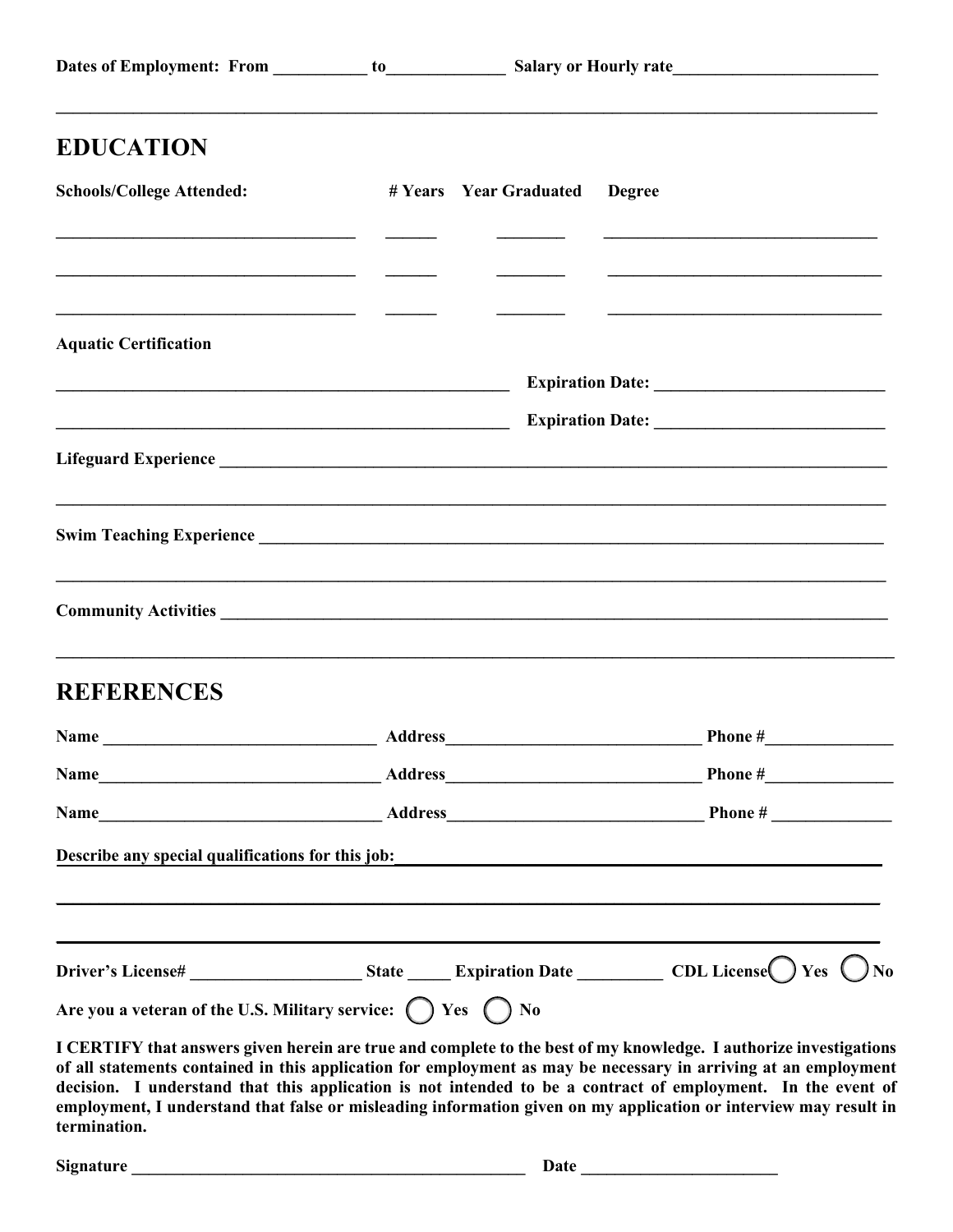## DO NOT WRITE BELOW THIS LINE - OFFICE USE ONLY

| Remarks                   |                                                                                                                      | Date $\qquad \qquad \qquad$                                 |  |  |
|---------------------------|----------------------------------------------------------------------------------------------------------------------|-------------------------------------------------------------|--|--|
|                           |                                                                                                                      |                                                             |  |  |
| <b>Hired</b>              | Department                                                                                                           |                                                             |  |  |
| Will Report               |                                                                                                                      |                                                             |  |  |
| <b>Employment Manager</b> | <u> 1989 - Johann Barbara, martin din shekara 1989 - Amerikaan kanaan samanin samanin samanin samanin samanin sa</u> | Department Head Learner and Learner and Learner and Learner |  |  |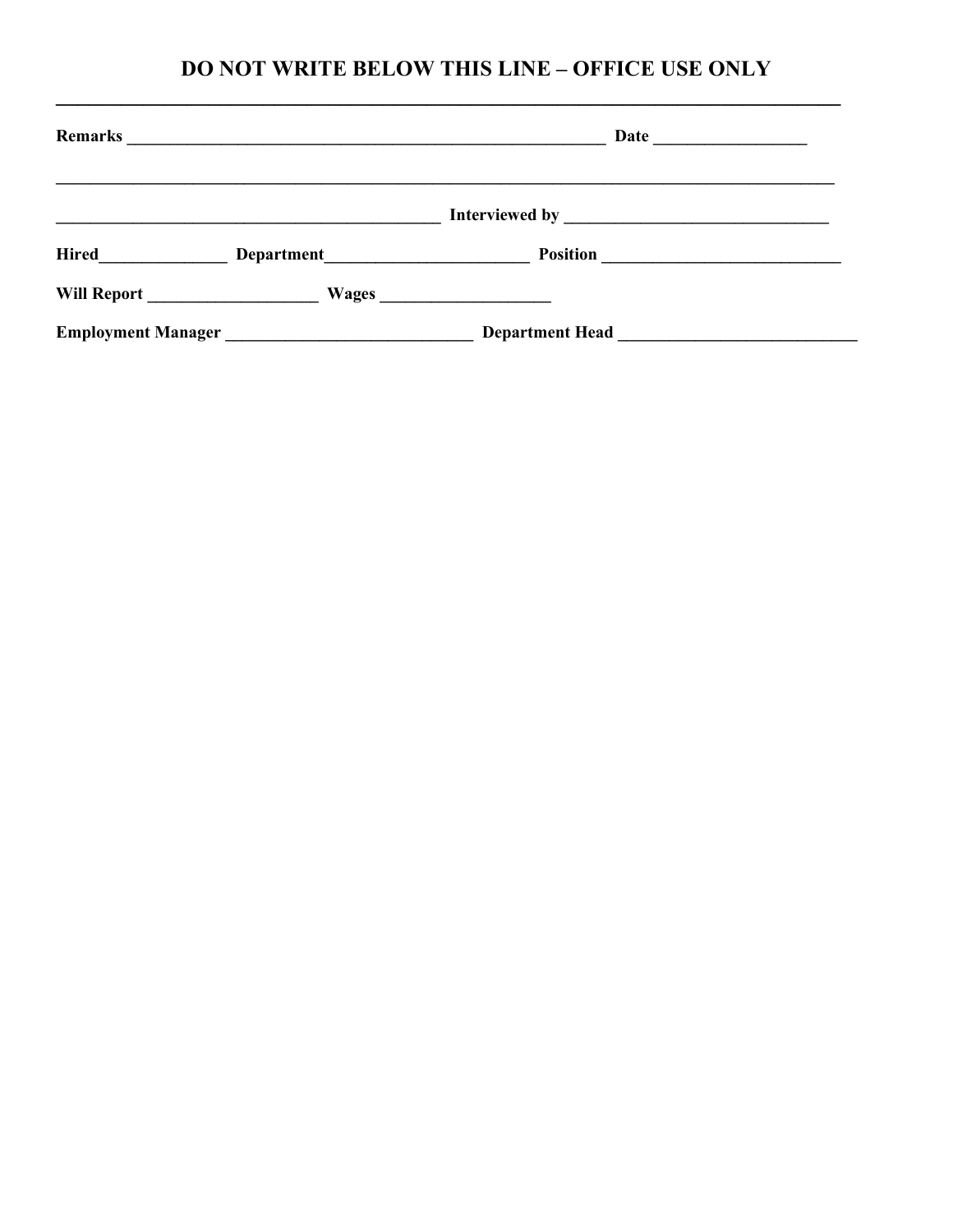### **EMPLOYMENT APPLICATION RELEASE**

**It is understood and agreed upon that any misrepresentation made by me during the application and interview process will be sufficient cause for cancellation of my application and/or separation from the City of Lamberton's service, if I have been employed.**

**I grant the City of Lamberton the right to investigate all references and to secure additional information about me such as, a credit report and/or police background investigation, if job related. I hereby release from liability the City of Lamberton and its representatives for seeking and obtaining such information and furthermore, I release from liability all other persons, corporations, or organizations for providing such information.** 

**Signature of Applicant \_\_\_\_\_\_\_\_\_\_\_\_\_\_\_\_\_\_\_\_\_\_\_\_\_\_\_\_\_\_\_\_\_\_\_\_\_\_\_\_\_\_\_\_\_\_\_ Date \_\_\_\_\_\_\_\_\_\_\_\_\_\_\_\_\_**